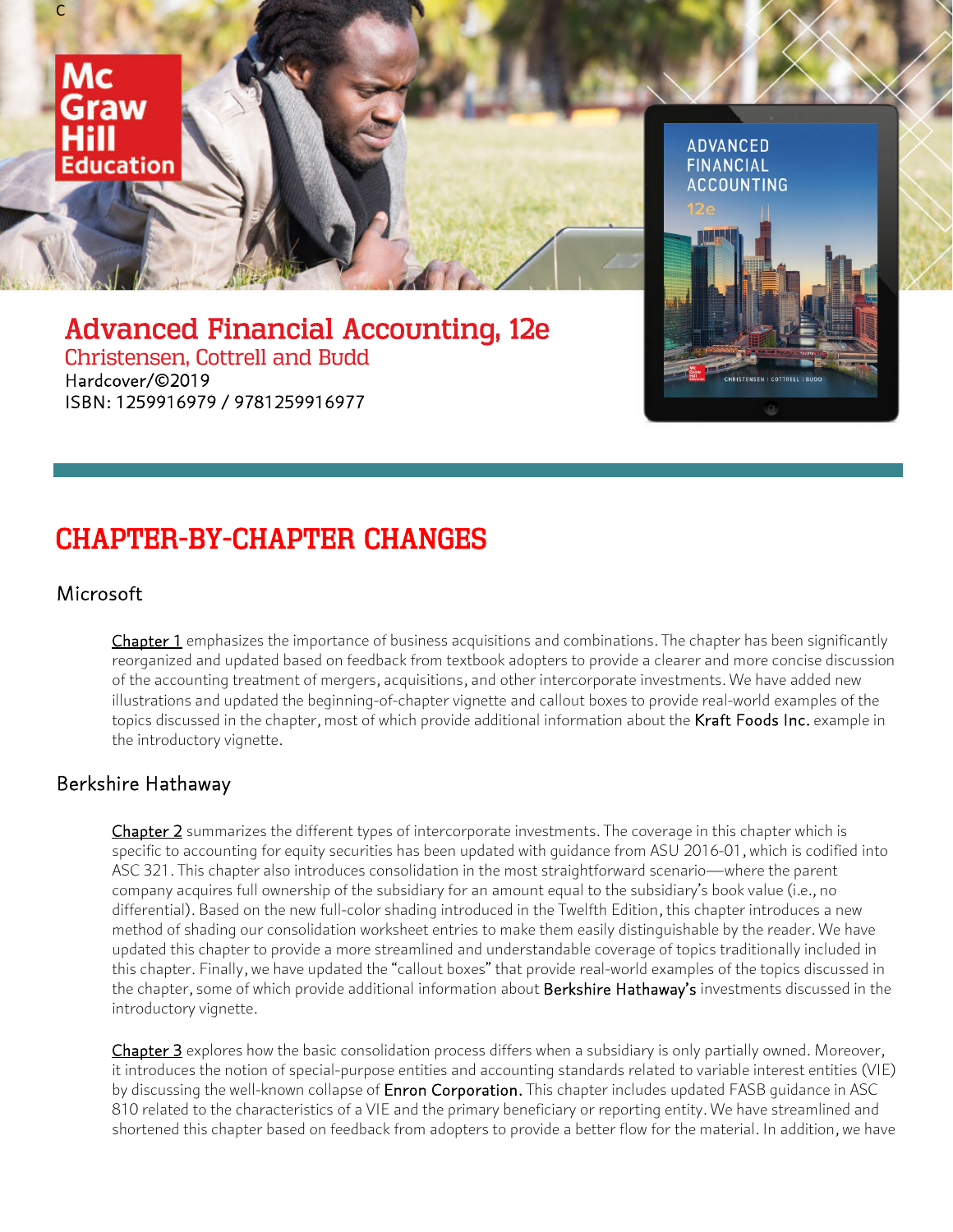updated the callout boxes to help students understand the intricacies associated with the consolidation of a partially owned subsidiary and dealing with variable interest entities.

## Disney

Chapter 4 gives a behind-the-scenes look at the work that goes into the consolidation process based on Disney Corporation including its new investment in BAMTech, which holds Major League Baseball's streaming technology and content delivery business. This chapter introduces consolidation of wholly owned subsidiaries with a differential, which results in situations in which the acquiring company pays more than the book value of the acquired company's net assets. This chapter adds a detailed explanation of the new shading of the consolidation worksheet entries introduced in Chapter 2.

Chapter 5 introduces majority ownership of subsidiaries based on the 51 percent acquisition of Massmart by Walmart. We further the discussion of acquisitions with a differential that has the added complexity of noncontrolling interest shareholders when they purchase less than 100 percent of the outstanding common stock. We have simplified the coverage of some of the topics in this chapter and removed tangential topics to provide more concise coverage of the important material.

Chapter 6 introduces intercompany inventory transfers based on Samsung Electronics and its subsidiaries, which accounted for 58 percent of Samsung's total revenues in 2016. The elimination of intercompany profits can become complicated. In fact, intercompany inventory transactions and the consolidated procedures associated with them represent one of the topics textbook adopters have found most difficult to teach to students. As a result, we have rewritten this with added illustrations to better simplify adjustments to the basic consolidation entry in both the year when an intercompany sale of inventory leads to a deferral of gross profit (Year 1), and the next year when this deferral is reversed (Year 2). In addition, we have added a series of new callout boxes to draw students' attention to the subtle complexities that our students have frequently struggled to understand.

Chapter 7 presents a real fixed asset transfer between two of Micron's subsidiaries. This chapter explores the accounting for both depreciable and nondepreciable asset transfers among affiliated companies. Continuing the coverage of intercompany transfers from *Chapter 6*, *Chapter 7* is one of the most difficult to teach for many adopters. Therefore, we have spent considerable time revising this chapter including a new three-year comprehensive example of an intercompany sale of land. We have also reorganized some of the material and have added illustrations to better simplify adjustments to the basic consolidation entry and new graphics to simplify difficult topics.

Chapter 8 begins with a new example of how Intercompany indebtedness played a significant role in the resolution of the bankruptcy of Caesars Entertainment Corporation's (CEC) largest casino operating subsidiary, Caesars Entertainment Operating Company, Inc. (CEOC). This edition continues the the use of the effective interest method in the body of the chapter with coverage of the straight-line method illustrated in the appendix to the chapter.

### Berkshire Hathaway Inc.

Chapter 9 returns to the discussion of Berkshire Hathaway to demonstrate that, in practice, ownership situations can be complex. The discussion here provides a basic understanding of some of the consolidation problems arising from complex situations commonly encountered in practice including but not limited to changes in the parent's ownership interest and multiple ownership levels. We have revised the chapter to clarify some of these complex transactions.

## Alphabet

Chapter 10 uses the example of the rapid growth of Alphabet (formerly Google Inc.) to explore four additional issues related to consolidated financial statements: the consolidated statement of cash flows, consolidation following an interim acquisition, consolidated tax considerations, and consolidated earnings per share. We have revised the chapter to clarify and expand some of the illustrative examples.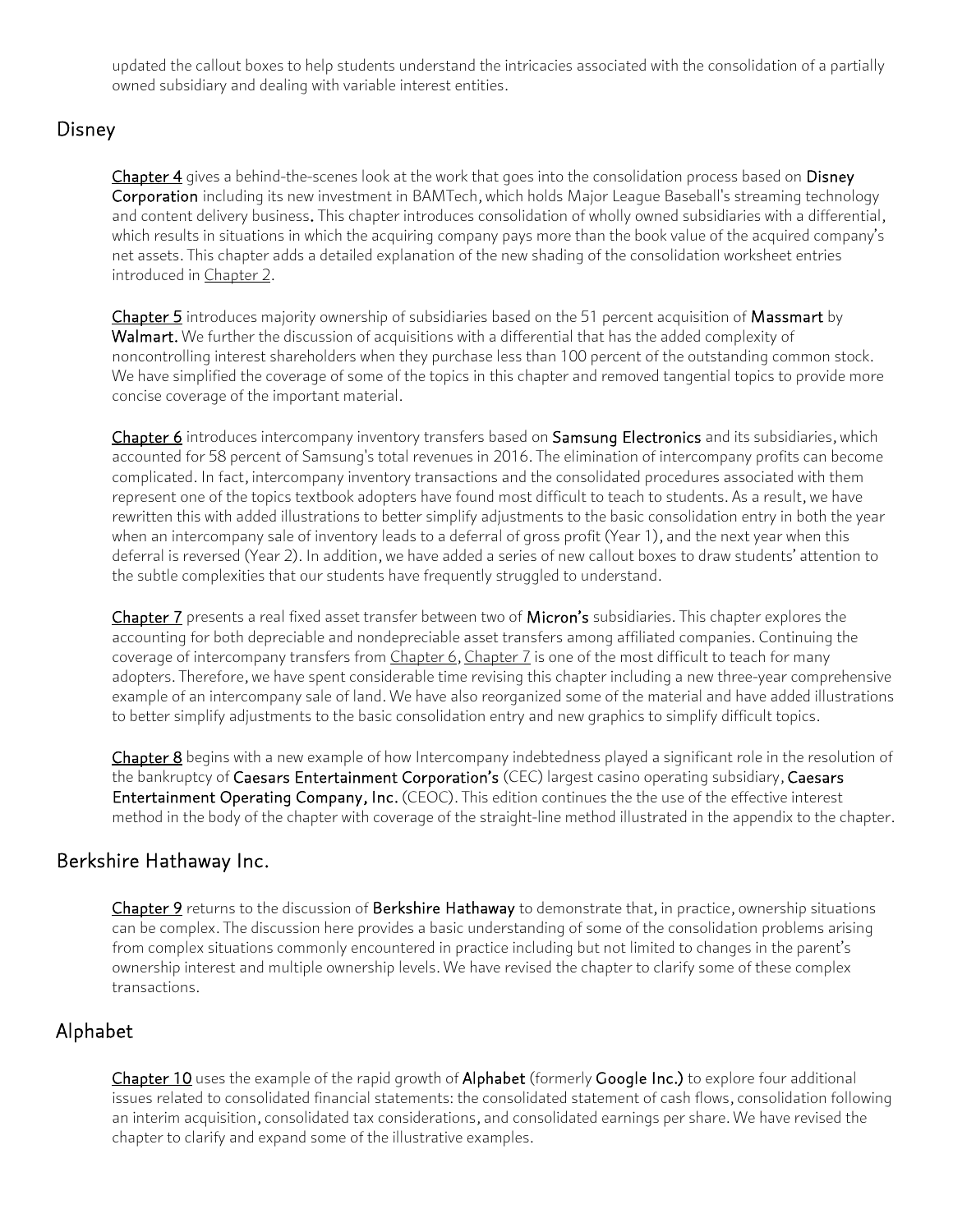# Microsoft

Chapter 11 focuses on foreign currency transactions, financial instruments, and the effects that changes in exchange rates can have on reported results. We provide real-world examples of the topics discussed in the chapter, including the introductory vignette about Microsoft. We have revised this chapter to clarify the illustrations related to the use of forward contracts as hedging instruments and to update examples for recent changes in accounting standards.

# McDonald's

Chapter 12 resumes the discussion of international accounting by exploring McDonald's global empire and how differences in accounting standards across countries and jurisdictions can cause significant difficulties for multinational firms. We have revised the chapter to clarify the narrative based on feedback from adopters and students and to update some of the discussion for recent changes in accounting standards.

# Walmart

Chapter 13 examines segment reporting. We have made minor revisions to more clearly discuss the accounting standards for reporting an entity's operating components, foreign operations, and major customers and have updated the callout boxes illustrating how real companies, including Walmart from the introductory vignette, deal with segment reporting issues.

Chapter 14 reviews the complex role of the Securities and Exchange Commission to regulate trades of securities and to determine the type of financial disclosures that a publicly held company must make. We have made light revisions to update the coverage for recent laws and regulations.

### PricewaterhouseCoopers

Chapter 15 uses the example of PricewaterhouseCoopers to summarize the evolution of the original Big 8 accounting firms to today's Big 4 with an emphasis on partnerships. This chapter focuses on the formation and operation of partnerships, including accounting for the addition of new partners and the retirement of a present partner. We have made light revisions to the chapter to better explain partnership accounting.

## Laventhol & Horwath

Chapter 16 illustrates the dissolution of partnerships with the example of Laventhol & Horwath, the seventh-largest accounting firm in 1990. We have made light revisions to clarify some of the more difficult concepts related to partnership liquidation.

Chapter 17 introduces the topic of accounting for governmental entities. The chapter has two parts: the accounting and reporting requirements for state and local governmental units and a comprehensive illustration of accounting for a city's general fund. We have made light revisions to better explain some topics that students have found to be most difficult. Moreover, we have updated the callout boxes (most of which highlight specific examples related to the introductory vignette about San Diego, California) to clarify various topics.

Chapter 18 resumes the discussion of accounting for governmental entities by specifically examining special funds and government wide financial statements. We have lightly revised the chapter topics that are often misunderstood by students and have updated the callout boxes (which highlight specific examples related to the introductory vignette about the state of Maryland). Moreover, we have added some additional details related to more recent GASB pronouncements that were not included in the last edition.

Chapter 19 introduces accounting for not-for-profit entities using the example of United Way Worldwide, the largest charitable organization in the United States. We present the accounting and financial reporting principles